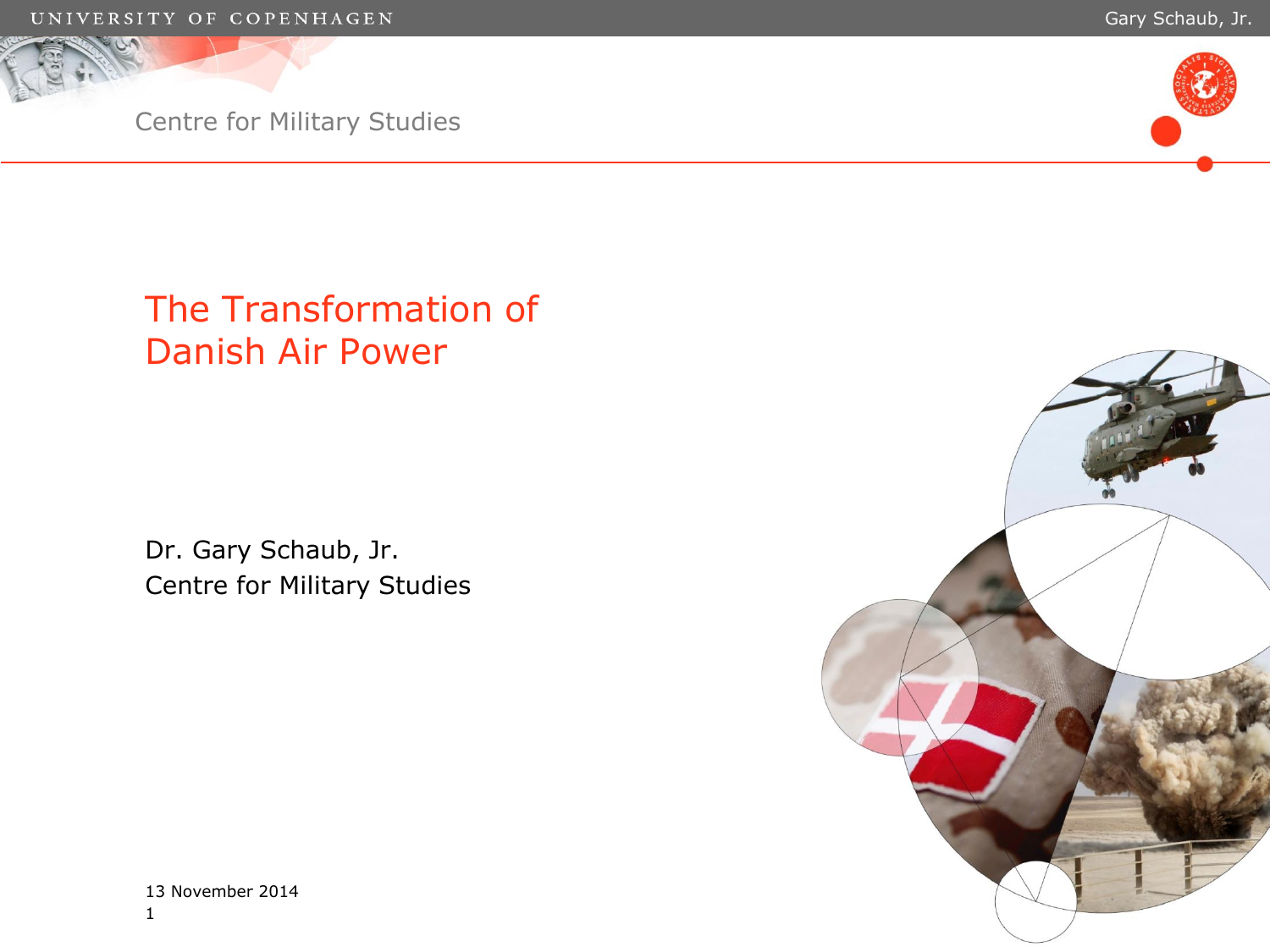# **Overview**

- The Cold War Context
- RDAF Pre-History
- Enter the F-16
- Farewell F-35 *Draken*
- From Reluctant toward Impeccable
- RDAF: Unleashed but Unready
- OAF: The Wake Up Call
- An Expeditionary Air Force?
- Yes, an Expeditionary Air Force
- First In!
- Mali & Iraq
- Take Aways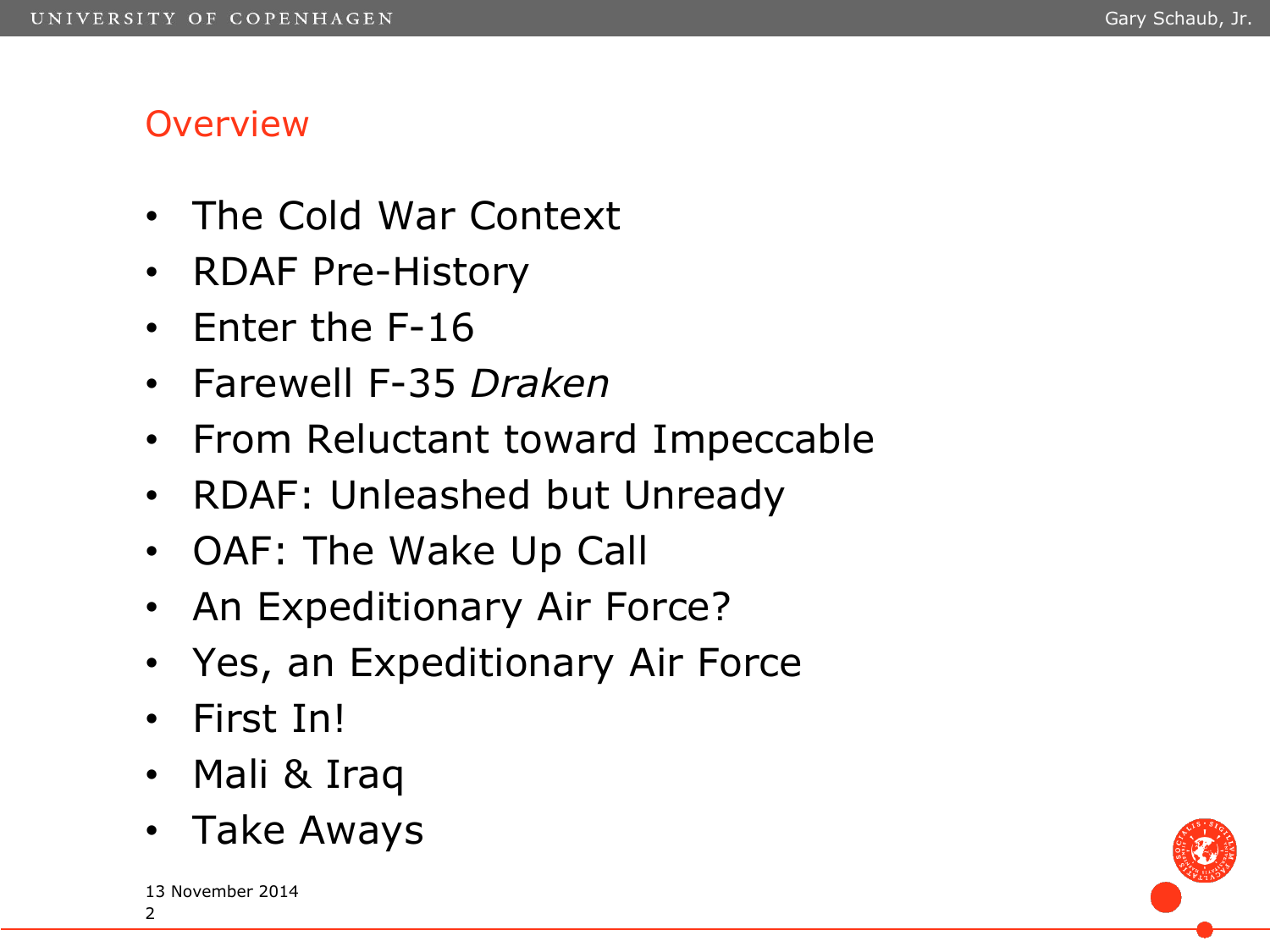#### The Cold War Context

- Denmark: Small but Geographically Relevant
	- Limited Resources
	- Difficult to Defend
	- Baltic Straits: Relevant to USSR
	- Greenland: Relevant to USA



- Strategic Culture
	- Strategic Fatalism
	- Reluctant NATO Ally
	- Symbolic Defence Effort
		- Enough to Justify Defending
		- Yet Inoffensive to USSR

Denmark's commitment to the Alliance and will afford the stability and continuity in defence which the Alliance and Denmark need at this time. 6. On the other hand, the new Agreement falls somewhat short of what the NATO Military Authorities had hoped for. The defence expenditure increases remain insufficient to meet fully the current NATO Force Goals.



#### 3 13 November 2014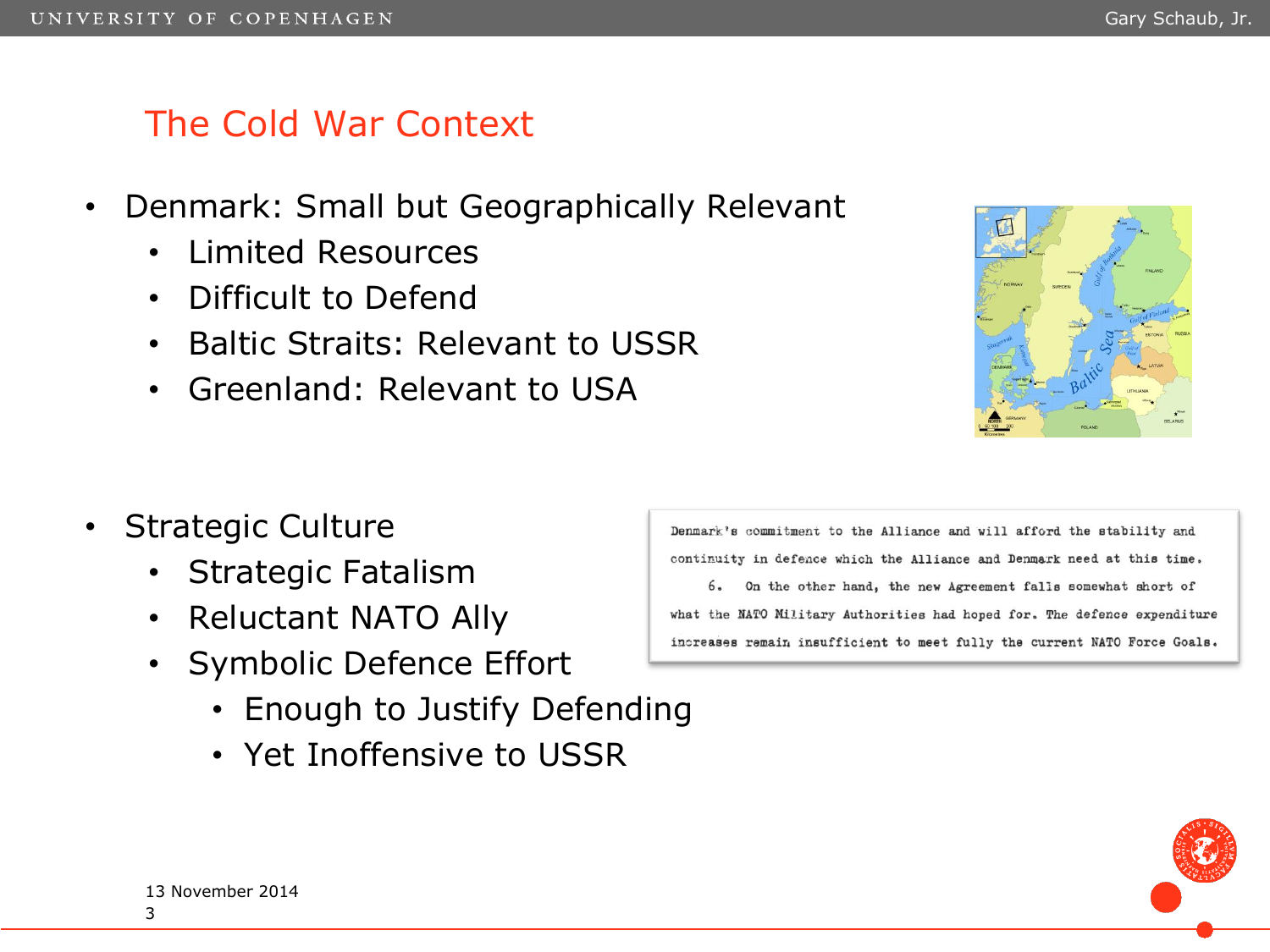#### RDAF Pre-History

- RDAF Established 1 October 1950
	- 10 Squadrons + Training & Recon Units
- Rapid Growth with Military Assistance Program (MAP)
	- But Insufficient Organization & Training
		- 80 aircraft, 62 crew lost
		- RAF Guidance
- Alliance standard Aircraft
	- RF-84F *Thunderflashes*
	- F-86D *Sabres*
	- F-100 *Super Sabres*
	- F-104 *Starfighters*
- 1968:  $1<sup>st</sup>$  Significant Procurement
	- 2 Squadrons of Saab F-35 *Draken*



CONCLUSIONS

4. NO AIR FORCES exist in Denmark at this time. The Danish Army Air Force and Danish 4. NO AIR FORCES exist in Denmark at this time. The Danish Army Air Force and Danish.<br>Royal Naval Air Service that existed prior to World War II were abolished during the German Royal Naval Air Service that existed prior to worm war is were abused on and channels at the occupation and have required in the formation of the "Air Military Committee"<br>highest organization level have required in the for migheet organization level have resulted in the formation of the future Danish Air Force and<br>whose duties are to coordinate the formation and training of the future Danish Air Force and whose duties are to coordinate the formation and training of the future beams in England and will Naval Air Corps. Twenty former plice are now taking refresher courses in anguine have the historical interval and the plant are as instructions in the plant of the plant of eight transition of eight training planes. It is this year.

5. PLANS FOR the future Danish Air Forces are numerous and vague. An agreement with

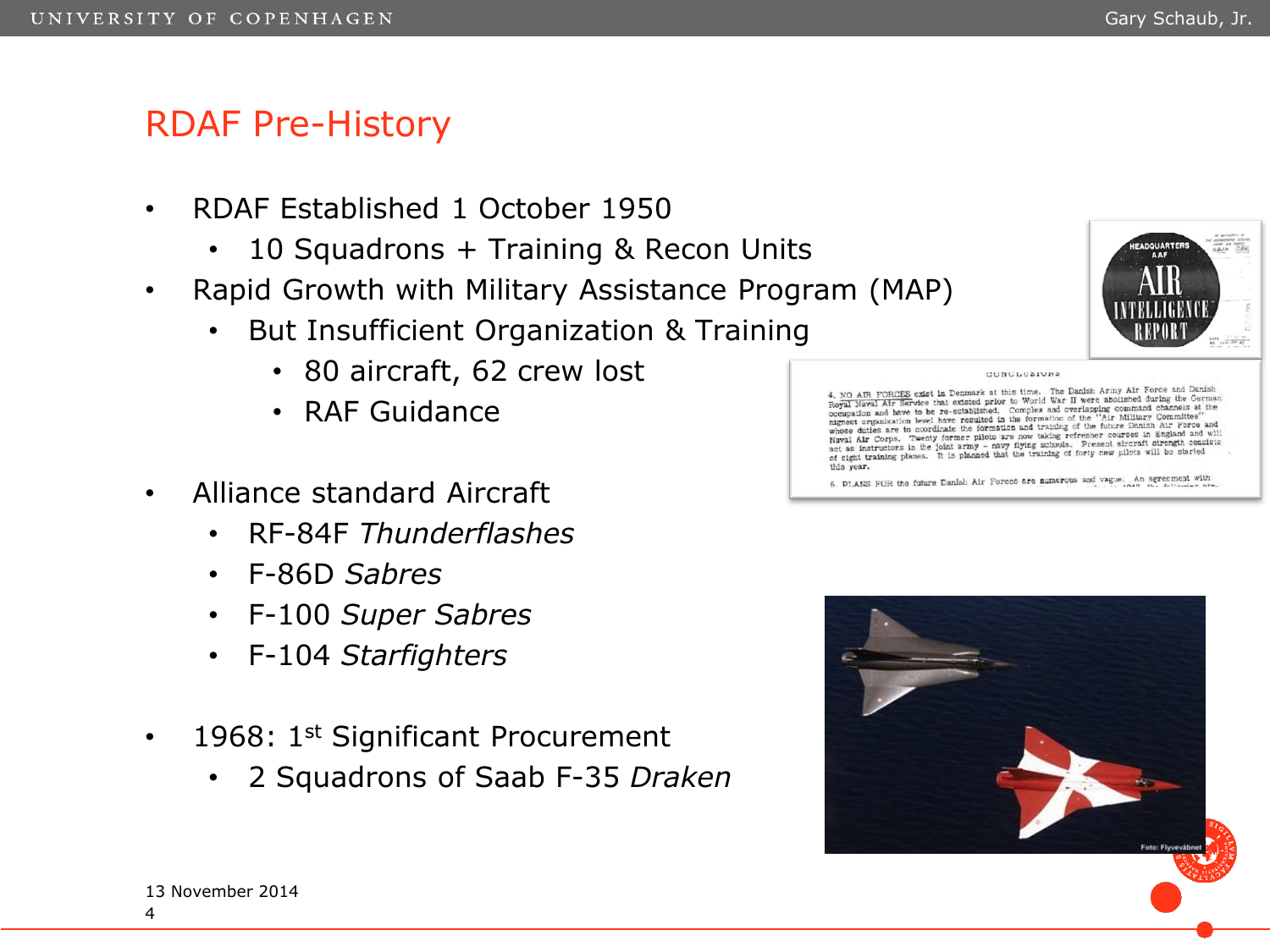# Enter the F-16

- 1973 1975: Technical Evaluation & Partnership
	- Process Insulated from Politics
	- EPAF consortium
		- Belgium, Netherlands, Norway, Denmark
			- All Select F-16
				- Danes Relieved
	- $\cdot$  46 F-16A + 12 F-16B

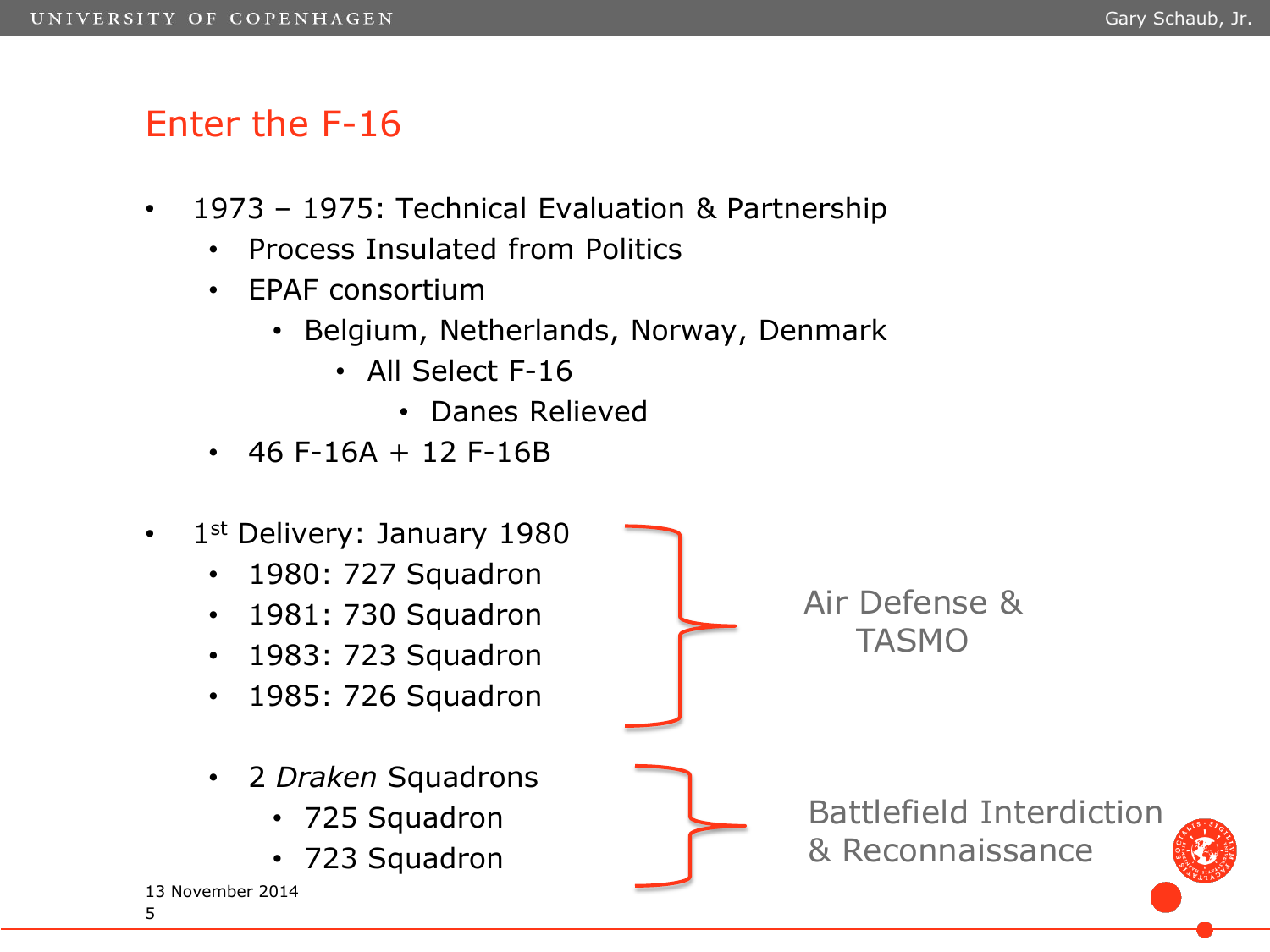#### Farewell F-35 *Draken*

- 1987: Replacement Proposed
	- Deferred in 1989
	- Retired with 1992 Defence Agreement
		- 725 Squadron disbanded 1991
		- 723 Squadron disbanded 1993
			- Recon Mission & Pods to 726<sup>th</sup> F-16 Squadron
- Impact
	- Post-Cold War Reductions in Force
	- Strong Civilian Pilot Job Market
	- $\cdot$   $\rightarrow$  RDAF Bled Pilot Talent
- 1993 Defence Agreement
	- F-16s Mid-Life Update with EPAF



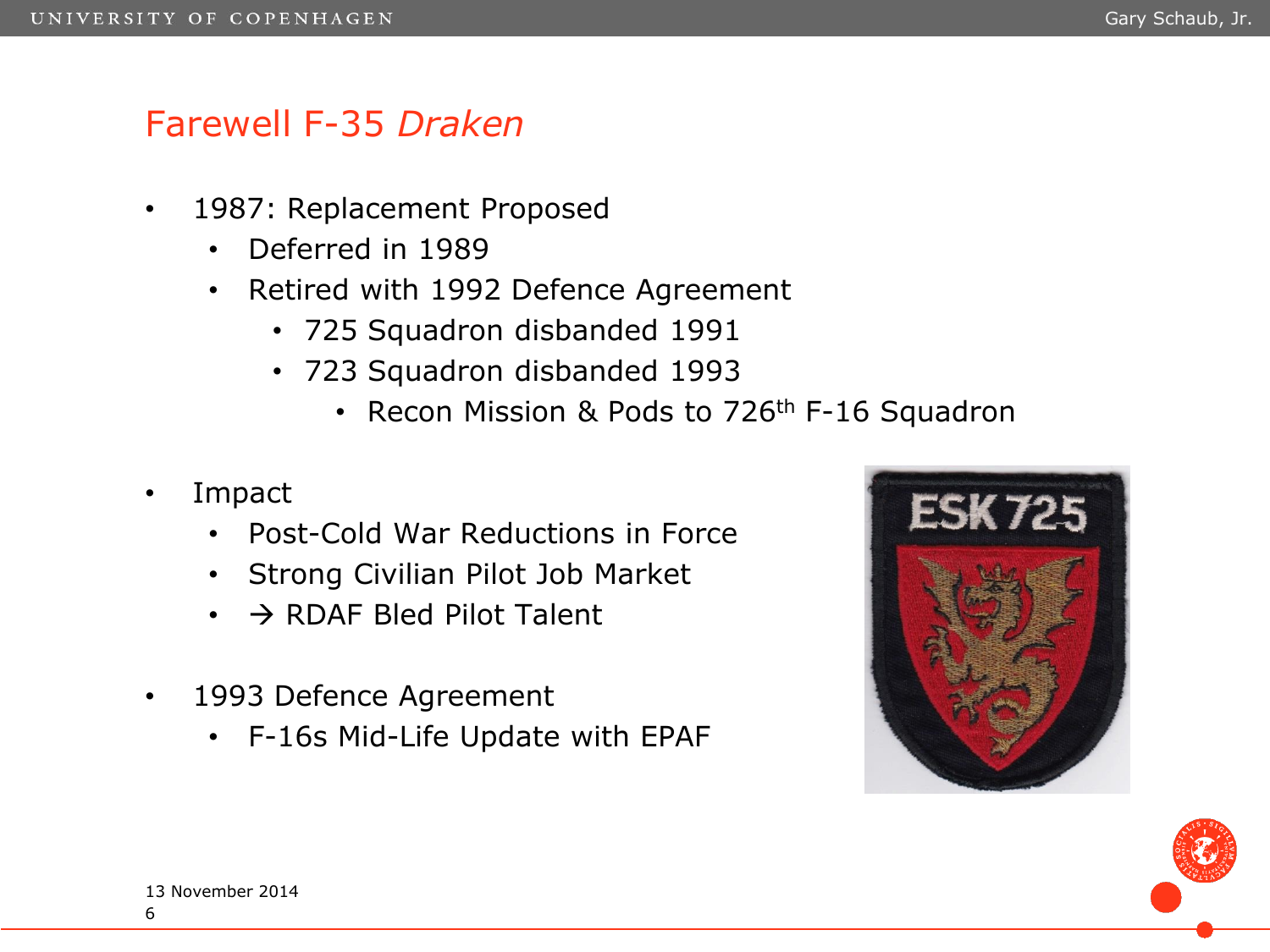# From Reluctant toward Impeccable

- After Cold War, Denmark's Geographic Advantage Declines
	- No Longer Front Line State
	- Relevance?
- Fairly Rapid Shift to Activism
	- 1990: Ship to Desert Shield
	- 1993: New Tasks for Armed Forces
		- Global & Regional Roles
		- Danish International Brigade
	- 1994: Troops Indicate Acceptance of New Missions
	- Balkans: The Army in Front
		- 1991 2001: Average 1500 troops deployed
			- Armored Peacekeeping
				- Tuzla April 1994 Establishes Martial Reputation





13 November 2014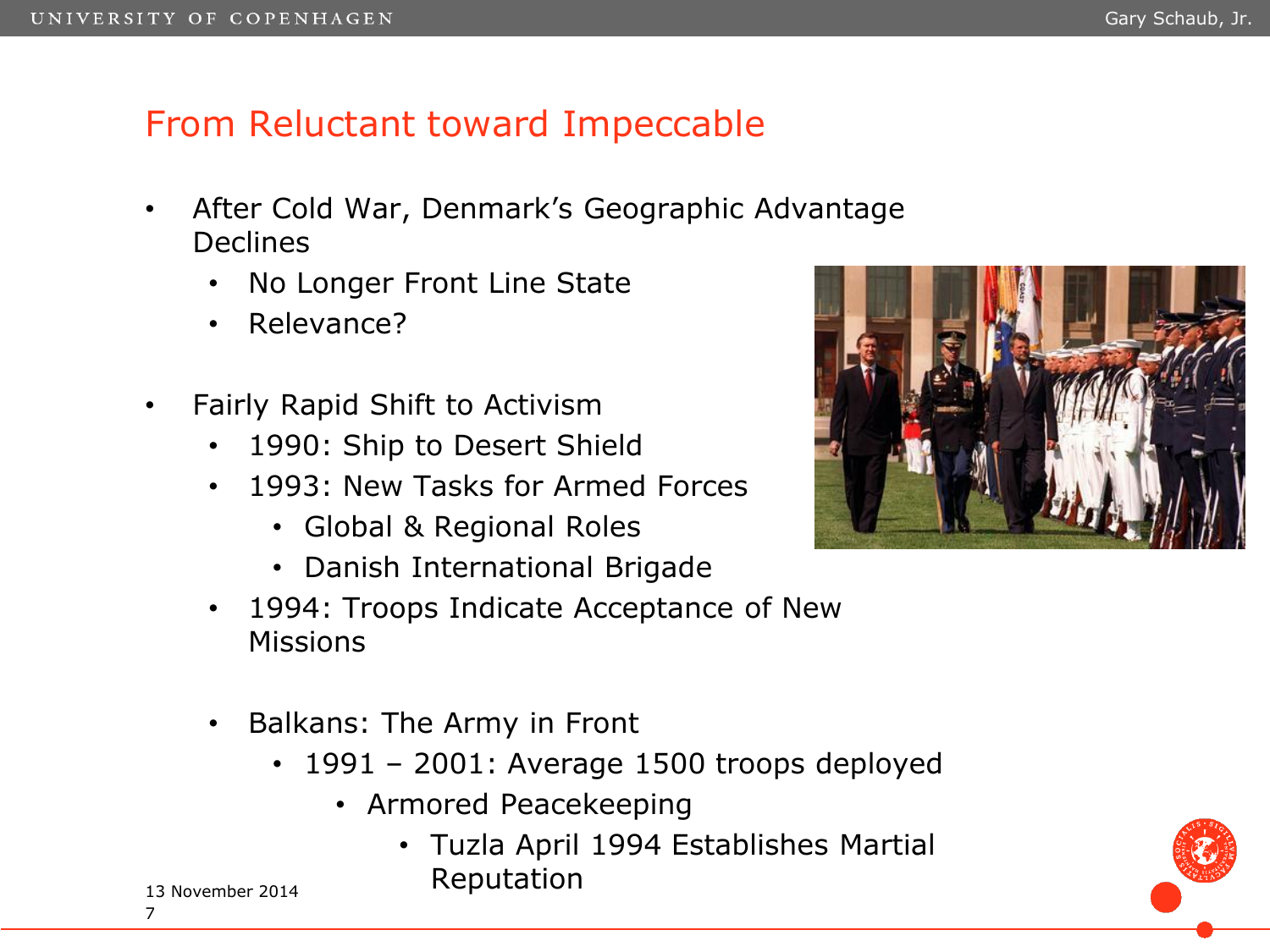# RDAF: Unleashed but Unready

- Balkans
	- 1994: RDAF Denied Request to Participate in Op Deny Flight
	- 1998: 2 F-16s (of 85 from 13 countries) in Determined Falcon
	- 1999: Operation Allied Force
		- 4 F-16s authorized October 1998
		- Assigned CAP over Adriatic
			- Lack of Air-to-Ground Capability
		- 27 April: 4 MLU F-16s deployed
			- Capable of Limited Air-to-Ground Strikes
				- 3 Strike Missions
				- 24 Weapons Expended
			- $\cdot$   $\rightarrow$  First Danish Strikes since 1940



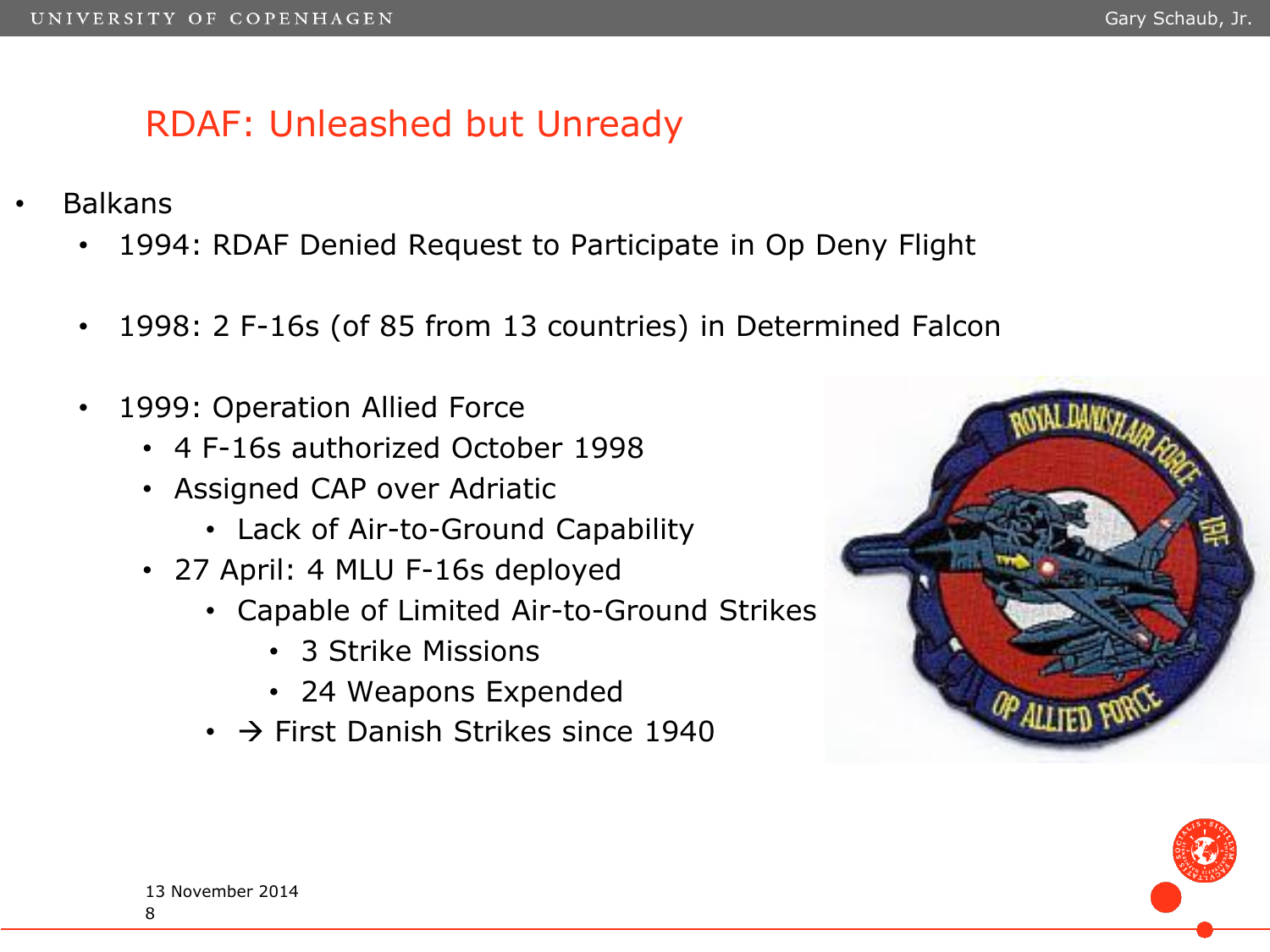# OAF: The Wake Up Call

- Clear & Troubling Capability Gap with USA
	- Could Undermine Thrust of Activist Grand Strategy
- Air-to-Ground Capability Necessary to Play
	- Especially All-Weather Precision Strike
- A Call to Arm
	- Mid-Life Updates for Entire F-16 Fleet
		- Modernized Avionics, Communications, IFF, GPS
	- Precision Equipment Acquired
		- FLIR, Laser Designation, LANTIRN
		- JSOW (Joint Stand-Off Weapon)
		- JDAM (Joint Direct Attack Munition)

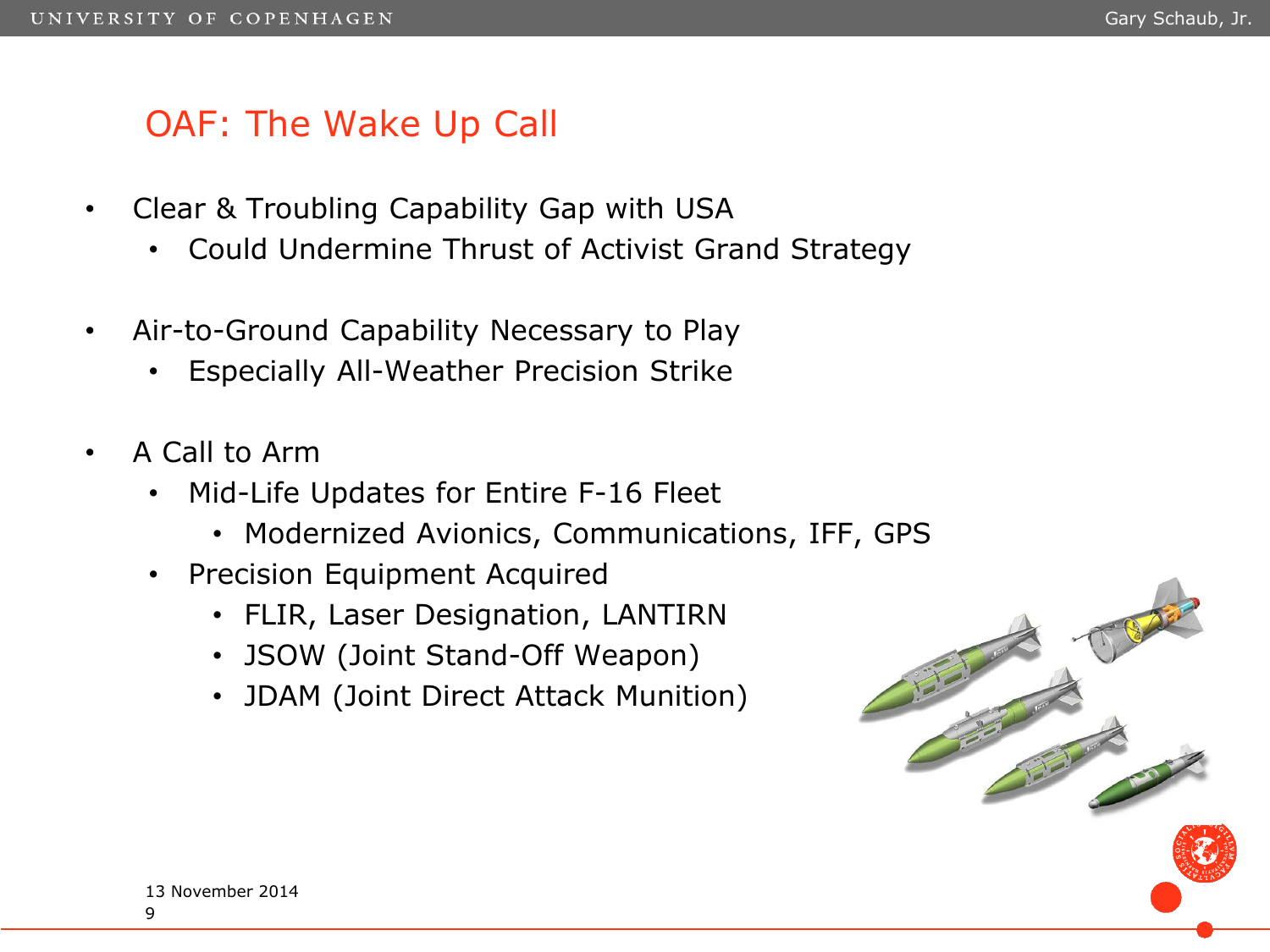# An Expeditionary Air Force?

- 9/11: To Afghanistan
	- 2002: EPAF C-130 Squadron (3x1)
	- 2003: EPAF F-16 Squadron (3x6)
		- 12 month Deployment
		- 743 Sorties
			- Reconnaissance, Close Air Support
		- 4347 flight Hours
- Lessons Learned
	- Smart Planes + Dumb Bombs = Inadequate
		- PGMs to be Acquired
	- Expeditionary Mind Set Necessary
		- Political Will & Military Equipment can be Undermined by Unprepared Personnel
	- EPAF: A Useful Framework
		- Acquisitions
		- Deployments



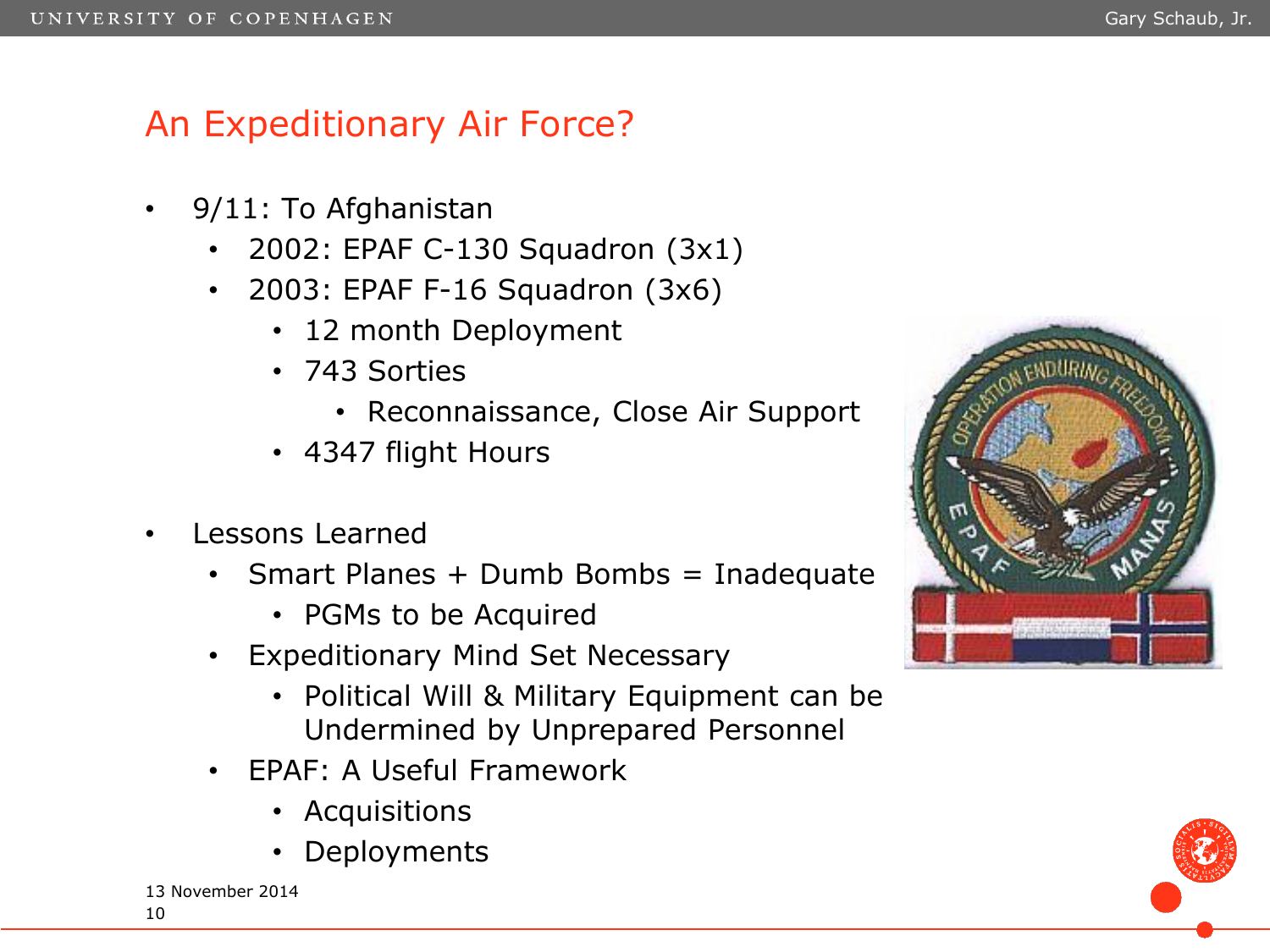#### Gary Schaub, Jr.

# Yes, an Expeditionary Air Force

- Modernization
	- EPAF Cooperation to Upgrade F-16 Precision Strike
	- Niche Capabilities: Deployable Anti-Tactical Ballistic Missile Defence
	- C-130J Theatre Lift
- Mission Training
	- Air-to-Ground Missions become Core
		- Air-to-Ground Strike into Danish Exercises
		- Red Flag August 2005:  $1<sup>st</sup>$  CAS focus
		- Increased Support to SOF
- Expeditionary Air Force Construct
	- Organized as Deployed
	- Assignments in Rhythm of Deployment
- Operational Focus
	- Support Wing vs Operational Wings
- Expeditionary Air Staff



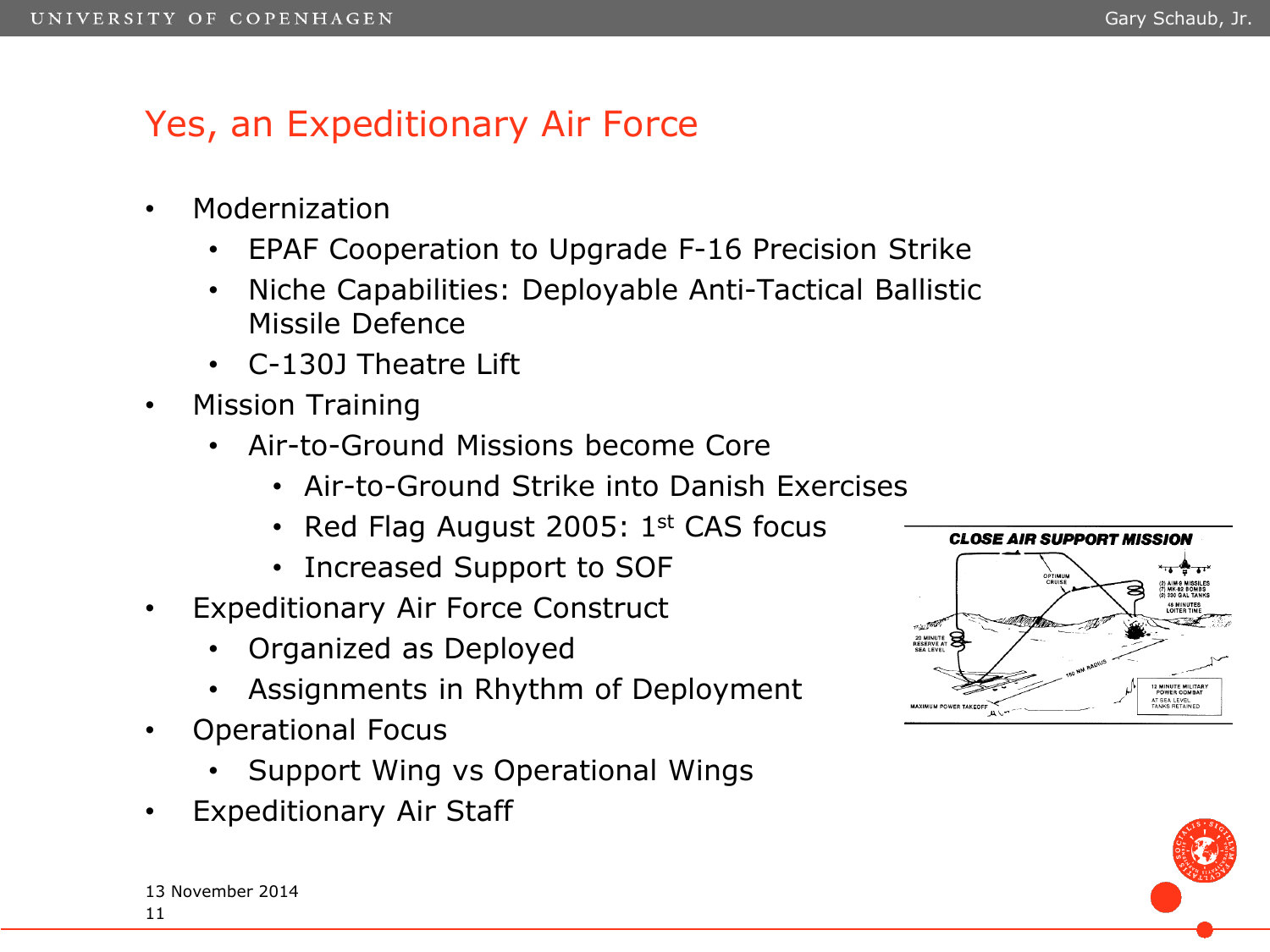# First In!

- Libya 2011
	- All 3 Services Proffer Options
		- Airpower Chosen
			- 4+2 F-16s, C-130, & 120 personnel
	- 18 March: Parliament Debates
	- 19 March: F-16s leave for Italy armed
	- 20 March: Air Operations Begin (Odyssey Dawn Day 1)
		- 39 Missions
		- 102 PGMs
			- Only US delivered more
	- Unified Protector
		- 7 Months
		- 561 Missions
		- 821 PGMs
		- 10+ staff at CAOC Poggio Renatico

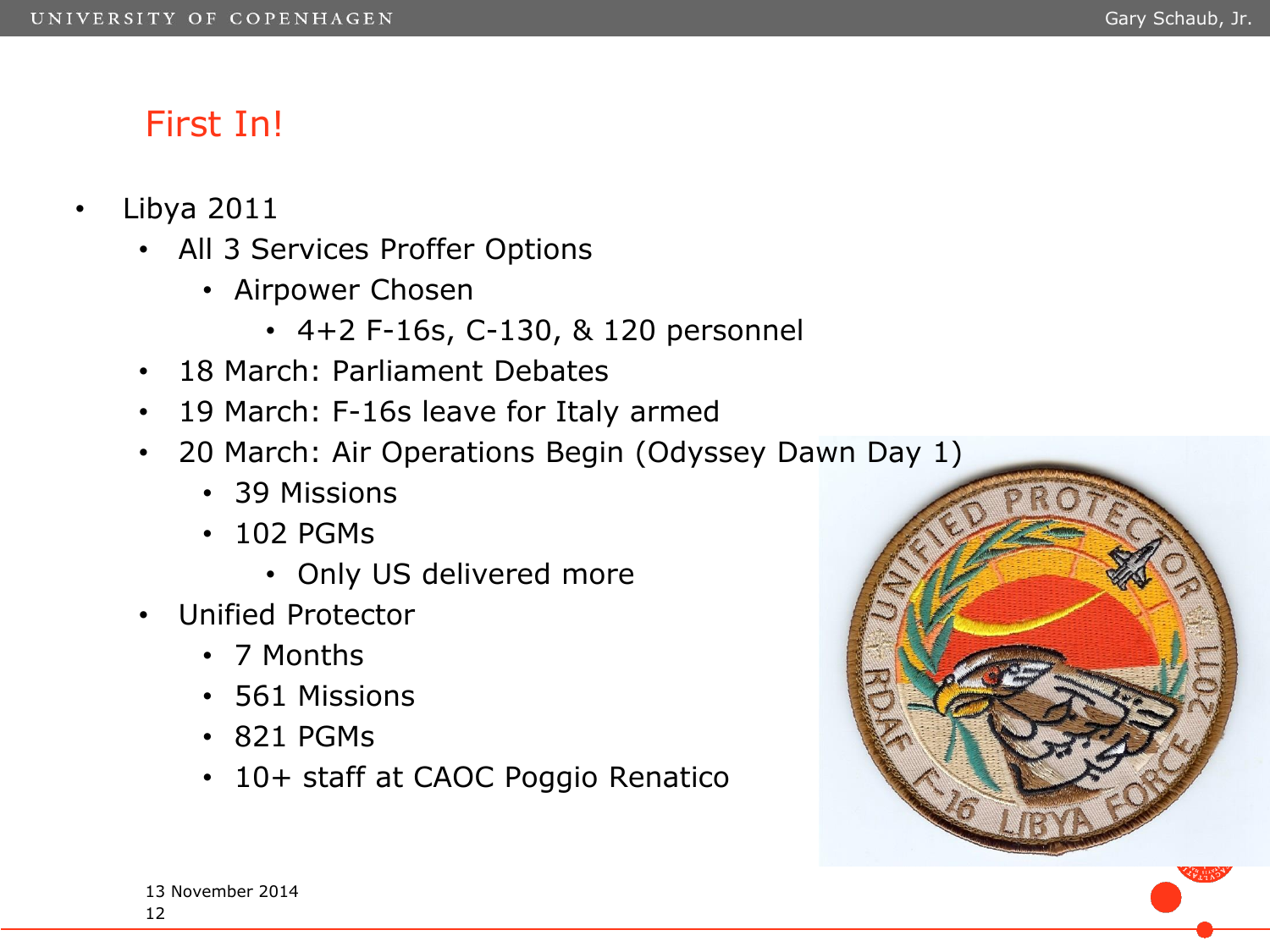# Mali & Iraq

- Reduced Size, Increased Activity
	- 2009 Defence Agreement
		- From 48 to 30 Operational F-16s
- Hercules Diplomacy
	- Jan 2013: Operation Serval
		- No Restrictions on Deployment
	- Aug 2014: Operation "Yet to be Named"
		- Intra-European Transport to Cyprus
- IS: Operation Inherent Resolve
	- Sept 2014: 4+3 F-16s deploy to Kuwait
		- Iraq-only Strikes
	- Oct 16: First Mission
		- As of 7 November
			- 41 Missions
			- 39 Munitions